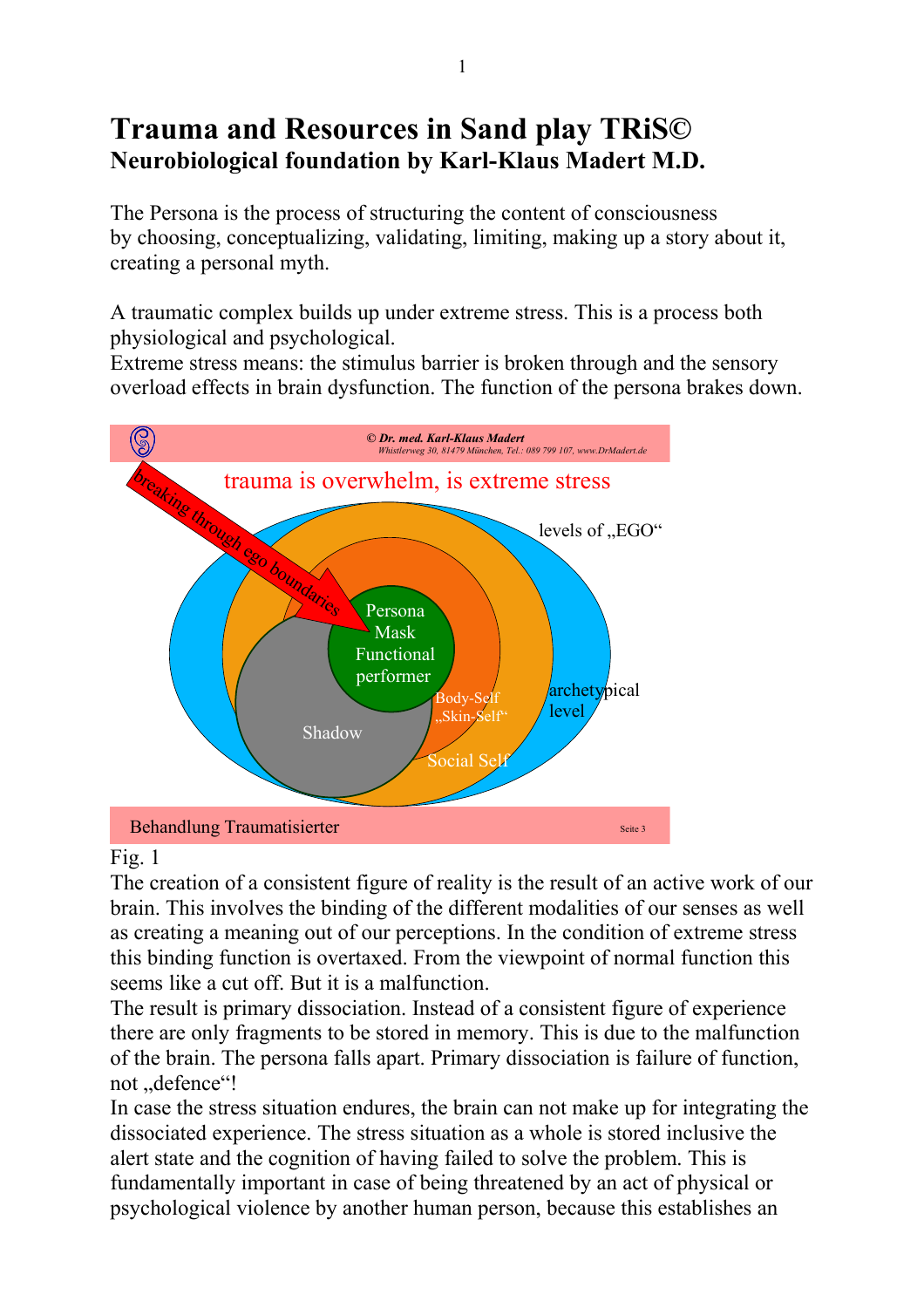inner image of a relational experience. E.g.: I'm helpless, I'm not worth to be respected, I have to submit myself in order to survive. The world of humans is dangerous.

To compensate this devastating experience a traumatic complex develops. A secondary compensation is established both on a level of bodily postures and a level of character attitudes that is called character armour or trauma compensation.

Nevertheless situations or cues that remind of the original traumatic situation can trigger a trauma state as if the person is in danger again. The "felt sense" changes in a feeling of danger. But this is a top-down projection of the traumatic complex into the body.



Fig. 2

The immediate answer to a dangerous situation is mediated by the sympathetical fight-flight-system. It reacts within 10 to 15 milliseconds with an involuntary reaction of the emotional limbic system and an involuntary movement, primarily executed by the extrapyramidalmotoric system of the basal ganglia. Because of this immediate response it is called the **hot system** of stress reaction. There is also a **cold system** of slower rational assessment, mediated by the cortex. It takes about 200 milliseconds to create a conscious cognitive evaluation of the situation und to figure out a solution to the problem.

In a traumatic situation unbearable stress arises, because there is no solution to the problem. There is no rational break to the stress activation and the stress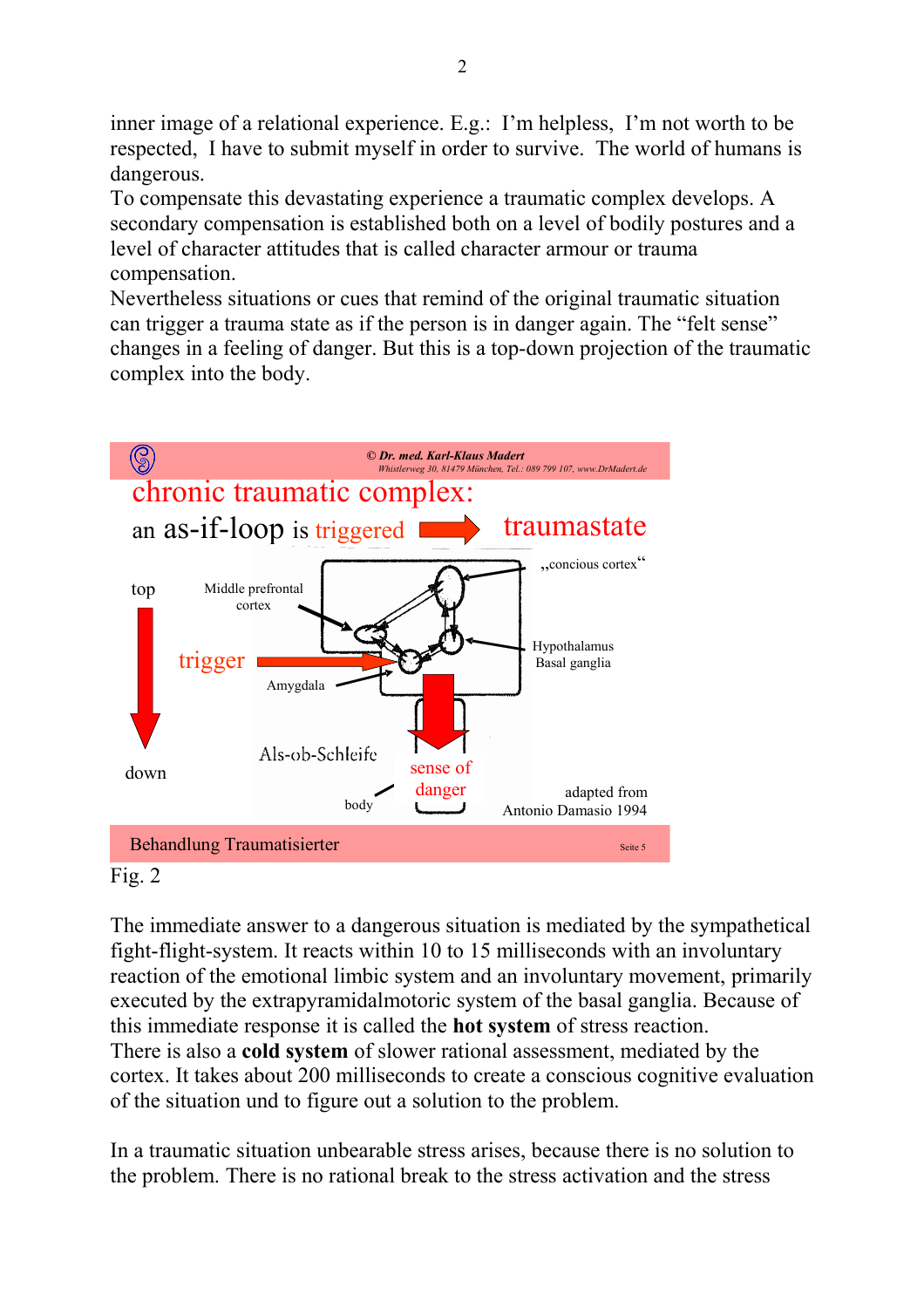reaction goes on as long as there is no solution and the stressful situation has not found a solution.

Fight and flight are the natural reaction to a life threatening danger. The sympathetic nervous system is activated. When there is no solution to the threat by fight or flight, panic comes up or freezing.

The vagal system is the antagonist to the sympathetic stress activation and limits its activation. It works like an emergency stop.

It has two parts.

The **Dorsal Vagus** is phylogenetically old:

when extreme stress becomes damaging high an emergency stop stops the over speed in a cataleptic reflex. The person collapses. This shock response is already available before birth.

The neurons of this system are not myelinized.

The **Ventral Vagus** builds up not until the 2nd and 3rd year of life by myelinized neurons. It mediates affect modulation by the ventral prefrontal cortex.

This means:

Little children are not capable of modulating their stress response by cortical action. They need the stress modulation capacities of their caretakers.

In consequence: unsolved stress patterns built before the 2nd to 3rd year of life are not at all represented in cortical structures.

Under the viewpoint of therapy they have to be addressed on the level of limbic and extrapyramidalmotoric structures.

Imagination of resources creates a healthy persona state.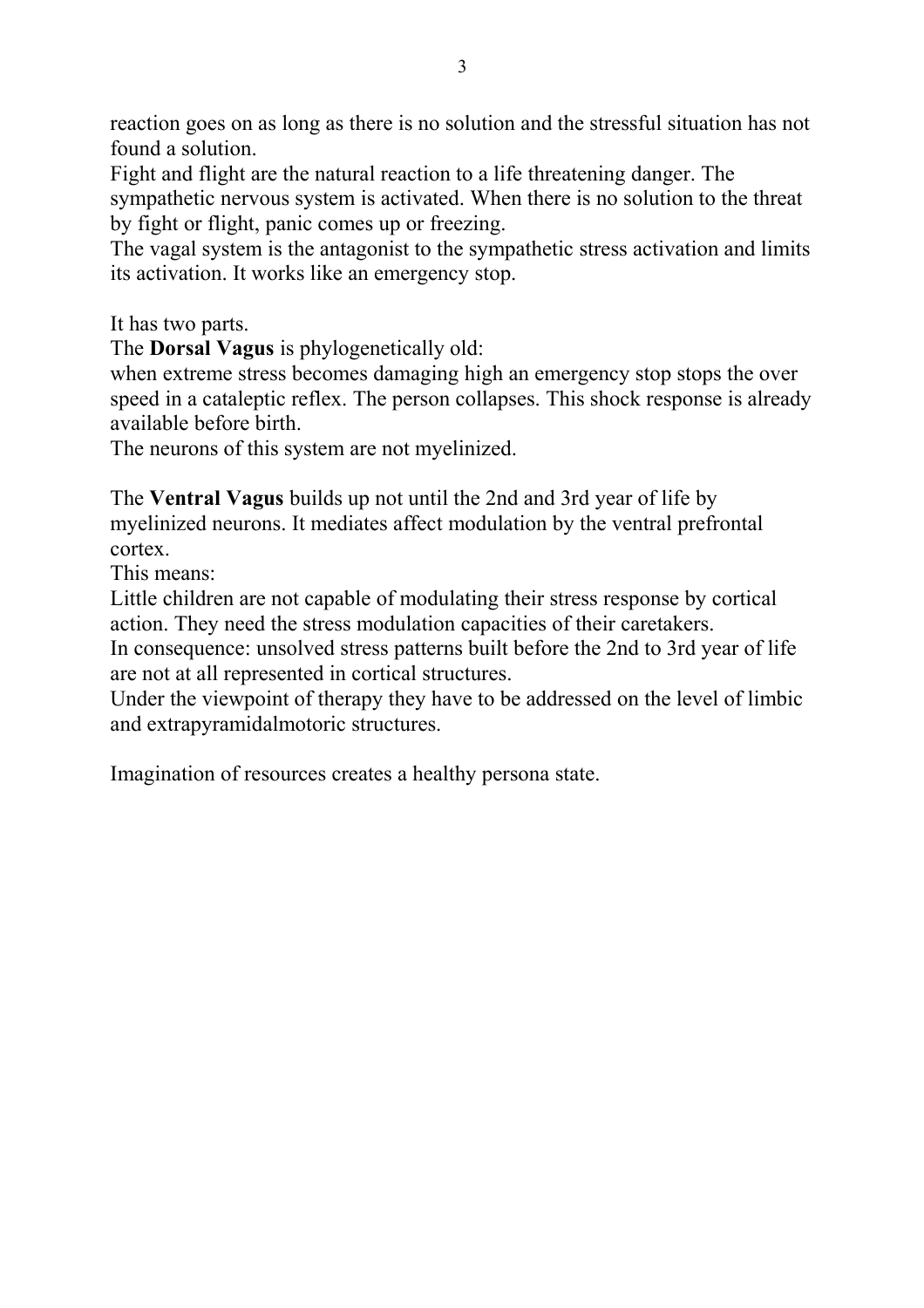

#### Fig. 3

Imaginative resources activate the prefrontal cortical ventral vagus system. Imagination works on the level of symbols and analogy. This is a cortical function. Dissociation and symbolization are incompatible. Sometimes the cortex uses analogue imaginations to "describe" a traumatic state. But because of the primary dissociation in these analogies important parts of the "gestalt" are missing: the representation of the dissociated original body sensations and feelings. Further more in case of the traumatic state originates before the ventral vagus system has built up the structure of the system was not yet capable of symbolizing at all. The result is a deficit of psychic structure that has to be taken in consideration when undertaking therapy with these persons.

Sand play therapy uses the cortical function of symbolization. Imagination takes place on a cortical level. Imagination may mask a trauma state.

Analogue imagination may be used to access the traumatic complex. But unlike symbolizations on a more mature level sand play therapy without integrating the bodily level will not come out with a major change of the traumatic condition. It may modulate the present physical, emotional and mental state via the prefrontal cortex like activating a resource state, but will not change the physiological base of a triggered trauma state on the level of the limbic and extrapyramidalmotoric system.

I pointed out the two systems of answer to danger:

the immediate involuntary unconscious reaction of the hot system and the delayed cortical evaluation.

There is a correspondence of this in the memory system. The immediate answer is stored in the implicit memory, involuntary, unconscious. Most of it is archetypical and genetically preformed.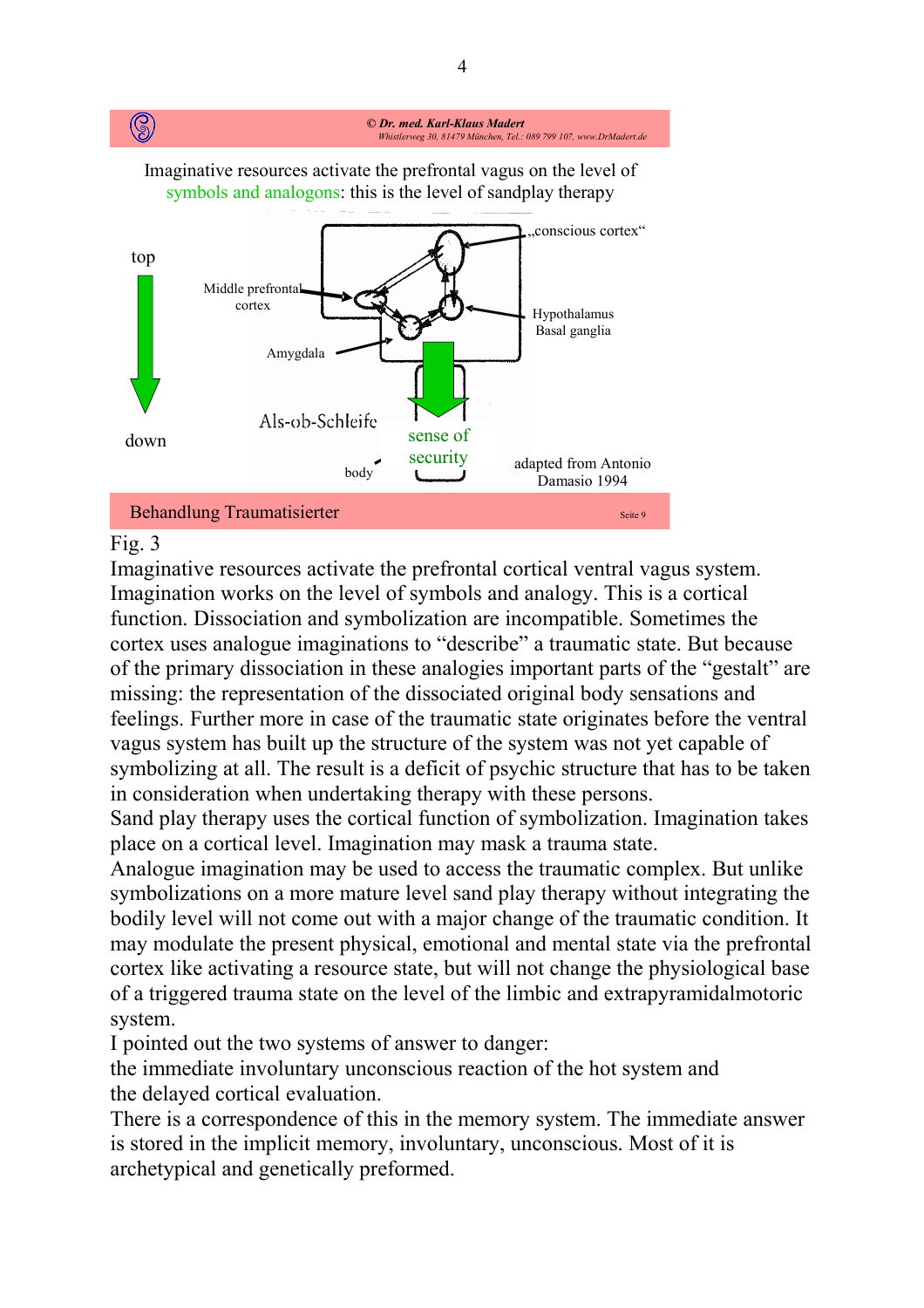

Only the explicit part of the reminiscence of the traumatic situation can be remembered voluntarily and can be talked about. But talking about will not necessarily change the implicit readiness of reacting immediately to a threatening or dangerous situation similar to the original traumatic situation. In consequence: in therapy we have to address the implicit memory in order to change the habitual overreaction to potentially dangerous situation resembling the original traumatic situation.

## To give a short summarize:

Triggers activate a traumatic as-if-loop. The original trauma state with its survival patterns is evoked. This happens involuntarily. The persona contracts and the presence shrinks to the functional level of the traumatic situation, that is surviving!

Therapy aims to connect the explicit and - very important - the implicit part of the memory of the traumatic situation with a good, safe feeling of being able to manage the danger, at least today. This is only possible, when the body feeds back to the implicit memory system the condition of a state of safety.

5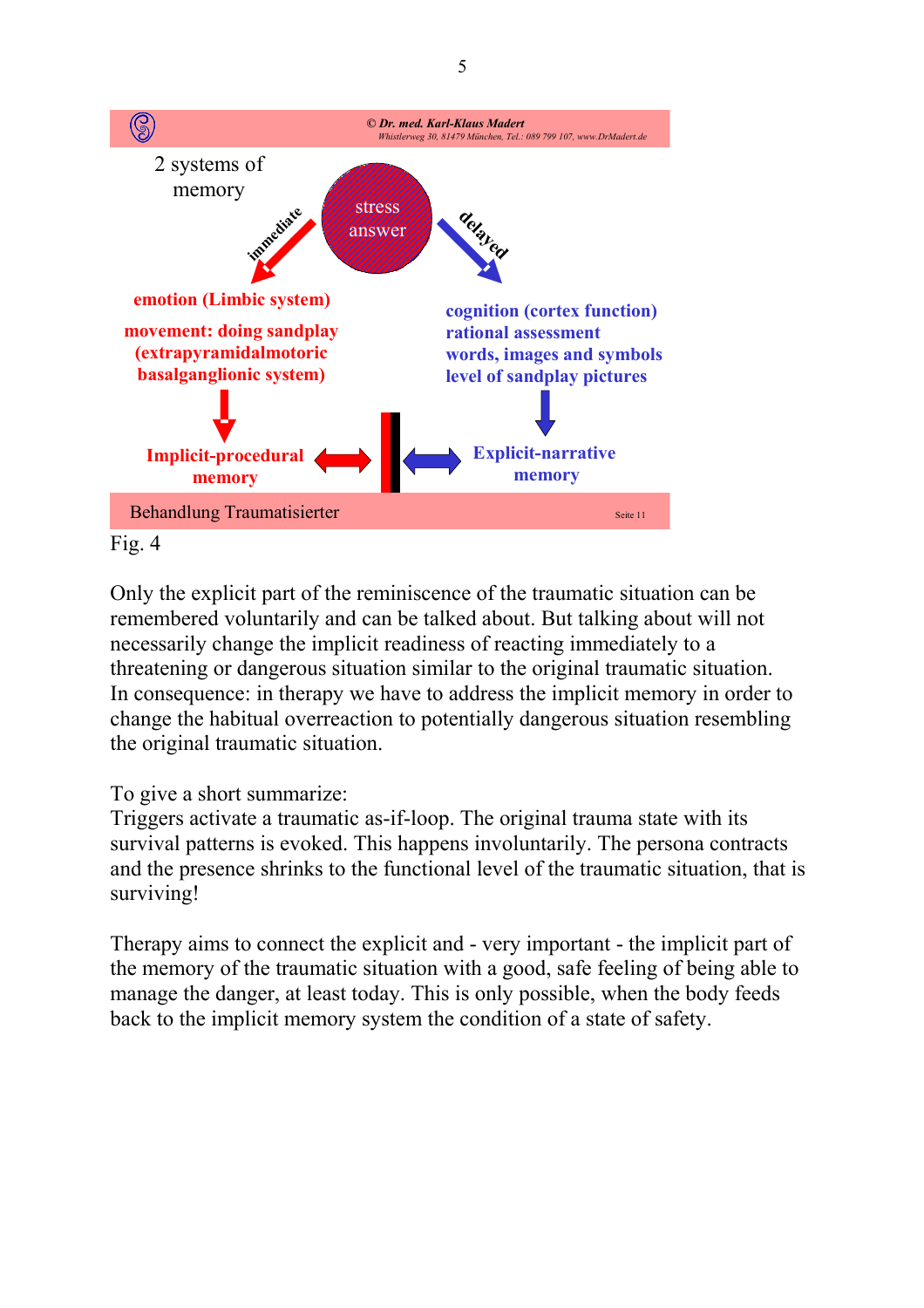

# Fig. 5

This is a bottom-up-feedback.

To put it with words of Antonio Damasio: "To be effective the process has to have shown up on the stage of the body, so to speak has to have looped through the body first."

The human memory is not like a tape recorder. Every time we recall a memory, this content is activated in a labile state. Then the content is connected with the present state and restored again. We cannot remember without changing our reminiscences. My conclusion: the basic principle of therapy of a traumatic complex is state-dependent restoring.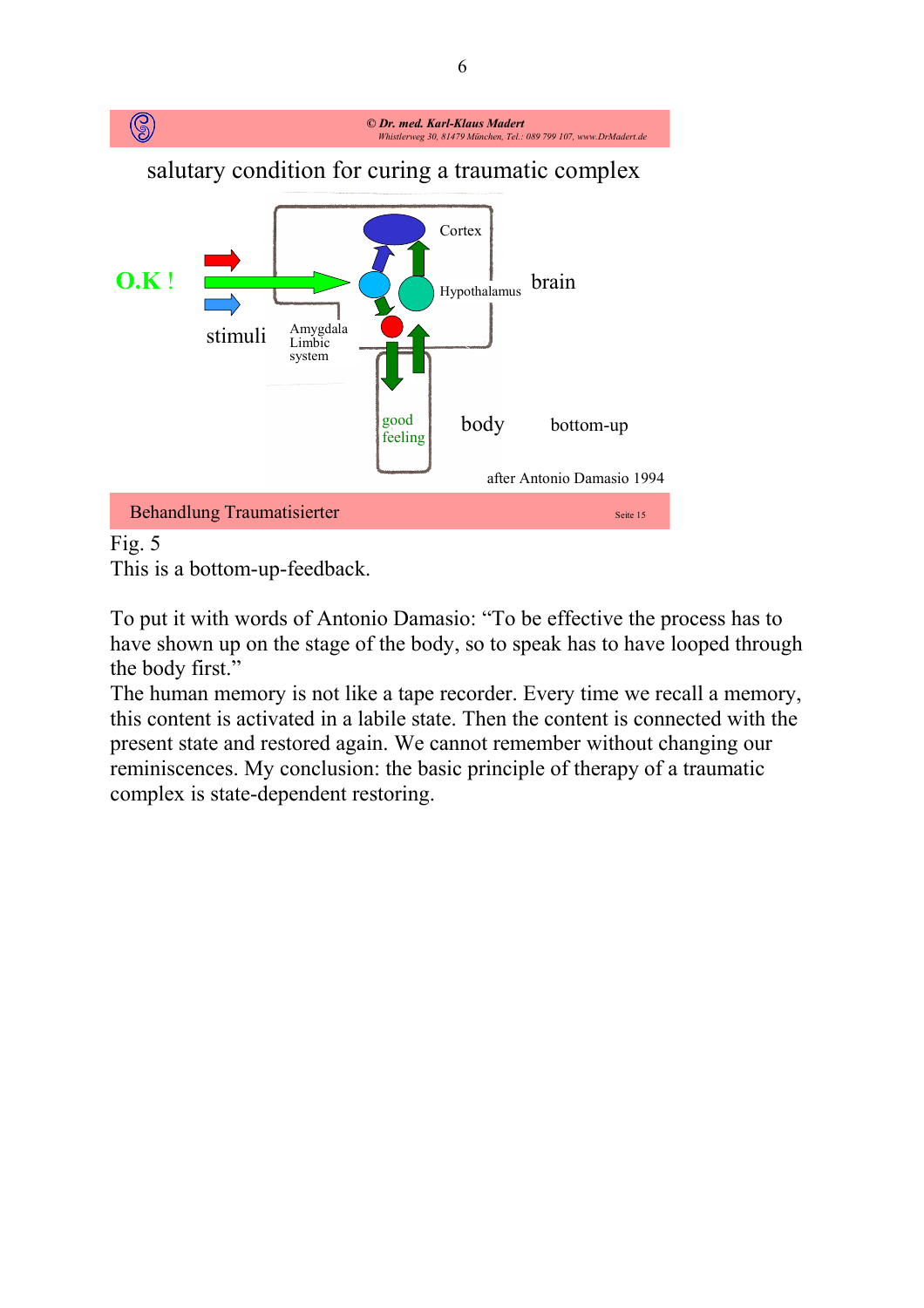

# Fig.  $6$

This means also: when we recall a traumatic situation, the original stress answer is recalled also. We are going into the same trauma state. Unless we modify this stress answer on a bodily level, we will only reinforce the traumatic memory loop by recalling it. This is called retraumatization.

The art of trauma therapy is made of

- evoking the trauma state while at the same time
- providing by means of a safe body state in an eustress condition an alternative frame of safety, coping capacity and richness of resources.

The eustress situation while processing a traumatic memory is of fundamental importance to avoid retraumatization.

For this the safety in therapy and the understanding of the therapist is crucial. Watching out for the stress level of the patient during confrontation and interfering immediately, when dissociation occurs, the therapist has the function of modulating the stress level. This sometimes needs direct intervention, mainly when dissociation occurs.

Structure is crucial to give safety and to prevent retraumatization.

Sand play creations can and will represent some analogy of the original traumatic situation. They represent the tendency of the psyche to make topical the unresolved trauma complex (zeigarnik's effect) and at the same time they are creations to banish the evoked trauma state. By shaping and putting into action an overwhelming experience beyond words they try to handle the devastating feeling of helplessness. Helplessness arises of necessity when facing an irresolvable thread of existence that is constitutional to trauma. Nobody will expose himself to this feeling without being helped actively to confront and not avoid it. In case of trauma the self healing capacities of the psyche has been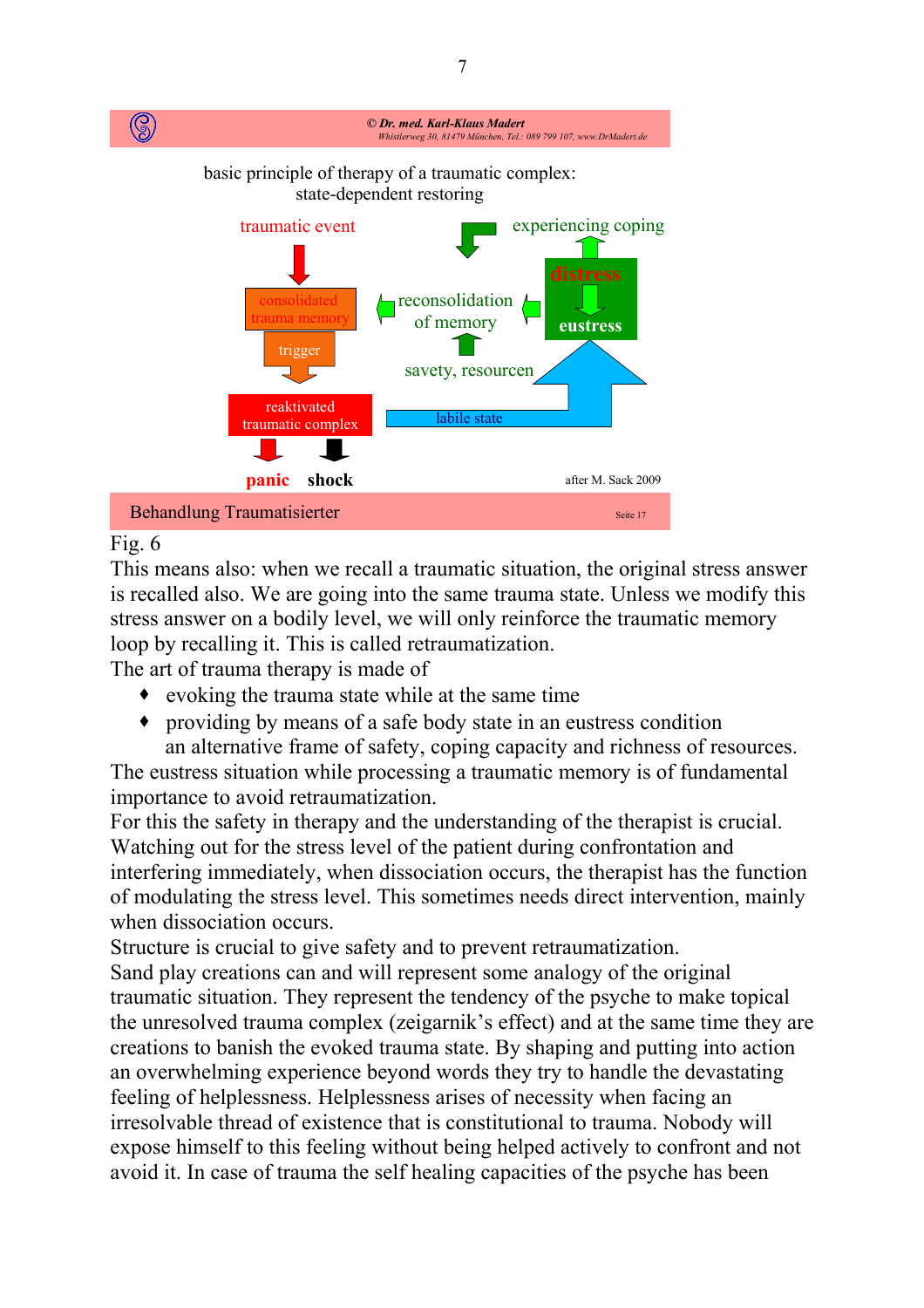overwhelmed and the salutary environmental conditions had missed or failed to support spontaneous recovery.

Because of this contradiction in itself while activating and confronting involuntarily or by purpose traumatic content in sand play creations we can not allow free association to take over completely. On the functional level of trauma (that is a level of dysfunction!) the psyche is not capable of restructuring itself without therapeutic help. Either it will dissociate or it will avoid the devastating feeling of helplessness by whatever "beautiful" sand play creations. Only in an eustress situation and with the support of a sharing and actively empathetic helper the self healing capacities will be restored. And they are!

The confrontation of the trauma complex has to happen on five basic levels. This ensures that the implicit and explicit memory is addressed.

|                              | © Dr. med. Karl-Klaus Madert<br>Whistlerweg 30, 81479 München, Tel.: 089 799 107, www.DrMadert.de                                                                  |          |
|------------------------------|--------------------------------------------------------------------------------------------------------------------------------------------------------------------|----------|
| principles of trauma therapy |                                                                                                                                                                    |          |
|                              | • establish stability and safety<br>• activate resources                                                                                                           |          |
|                              | • confront unmastered or/and formative experiences                                                                                                                 |          |
|                              | • adress 5 <b>basic</b> levels:                                                                                                                                    |          |
|                              | <b>B</b> Behavior<br>A Affect<br>S body-Sensation<br><b>Imagination</b> descibable image of the traumatic situation<br><b>C</b> Cognition                          |          |
|                              | • watch out: level of stress has to be in green range<br>• double focus/balancing between dysfunction and resource<br>• rhythmic sensoric-sensomotoric stimulation |          |
|                              | <b>Behandlung Traumatisierter</b>                                                                                                                                  | Seite 19 |
| Fig. $6$                     |                                                                                                                                                                    |          |

One of the most effective techniques of lowering the stress level is bilateral stimulation that activates the vagus system on a sensomotor level and activated the body out of the shock and freezing response. There are about one hundred scientific studies that support evidence of the effectiveness of sensory and sensomotor stimulation in trauma therapy.

These are the advantages of using TRiS in sand play trauma therapy:

- **externalization**: the sand play arrangement recalls and symbolizes the trauma complex at the same time
- **triangulation**: the persona / the conscious self witnesses trauma and resources from a distant viewpoint